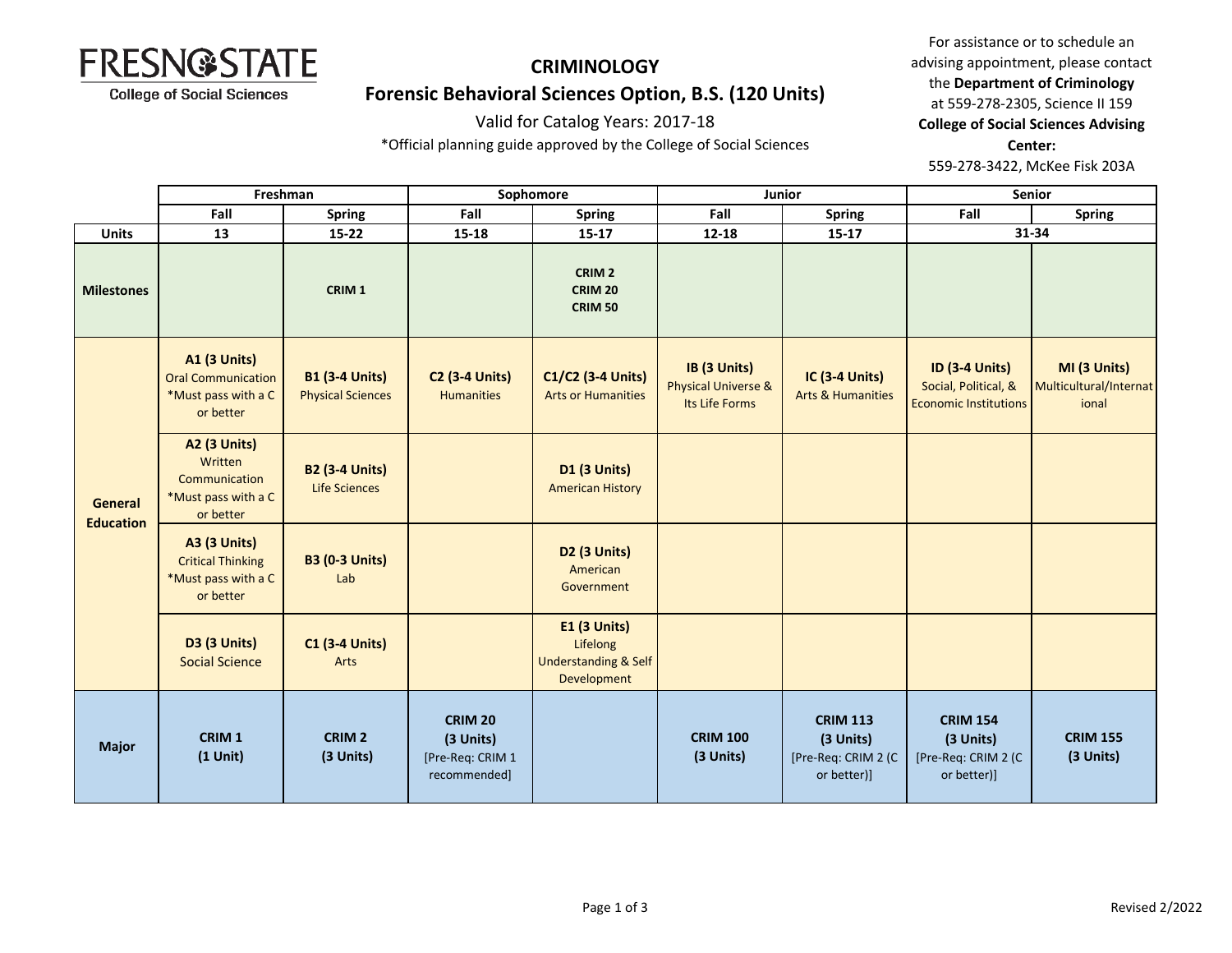

## **Forensic Behavioral Sciences Option, B.S. (120 Units)**

#### Valid for Catalog Years: 2017-18

\*Official planning guide approved by the College of Social Sciences

For assistance or to schedule an advising appointment, please contact the **Department of Criminology** at 559-278-2305, Science II 159 **College of Social Sciences Advising Center:**  559-278-3422, McKee Fisk 203A

|              | Freshman |               | Sophomore                                                                                                         |         | Junior                                                                                                                                                                                            |                                                   | Senior                                                  |                                                           |
|--------------|----------|---------------|-------------------------------------------------------------------------------------------------------------------|---------|---------------------------------------------------------------------------------------------------------------------------------------------------------------------------------------------------|---------------------------------------------------|---------------------------------------------------------|-----------------------------------------------------------|
|              | Fall     | <b>Spring</b> | Fall                                                                                                              | Spring  | Fall                                                                                                                                                                                              | <b>Spring</b>                                     | Fall                                                    | Spring                                                    |
| <b>Units</b> | 13       | $15 - 22$     | $15 - 18$                                                                                                         | $15-17$ | $12 - 18$                                                                                                                                                                                         | $15-17$                                           | 31-34                                                   |                                                           |
|              |          |               | <b>GE Area B4</b><br><b>CRIM 50</b><br>(3 Units)<br>Quantitative<br>Reasoning<br>*Must pass with a C<br>or better |         | <b>CRIM 170</b><br>(3 Units)<br>[Pre-Req: Highly<br>recommended: CRIM<br>50, PH 92, PSYCH 42,<br>MATH 11, SOC 125,<br>DS 73]<br>OR<br><b>PSYCH 144</b><br>(5 Units)<br>[Pre-Req: PSYCH 10,<br>42] | <b>CRIM 114</b><br>(3 Units)                      | <b>CRIM 155</b><br>(3 Units)                            | <b>CRIM 156</b><br>(3 Units)                              |
| <b>Major</b> |          |               |                                                                                                                   |         | <b>CRIM 153</b><br>(3 Units)<br>[Pre-Req: GE<br>Foundation &<br>Breadth Area D]<br>*Not open to<br>Freshmen                                                                                       | PSYCH 120T<br>OR<br><b>PSYCH 128</b><br>(4 Units) | <b>PSYCH ELECTIVE</b><br><b>CLUSTER</b><br>[Choose One] | <b>GENERAL ELECTIVE</b><br><b>CLUSTER</b><br>[Choose One] |
|              |          |               |                                                                                                                   |         |                                                                                                                                                                                                   |                                                   | <b>FBS ELECTIVE</b><br><b>CLUSTER</b><br>[Choose One]   | <b>GENERAL ELECTIVE</b><br><b>CLUSTER</b><br>[Choose One] |
|              |          |               |                                                                                                                   |         |                                                                                                                                                                                                   |                                                   |                                                         |                                                           |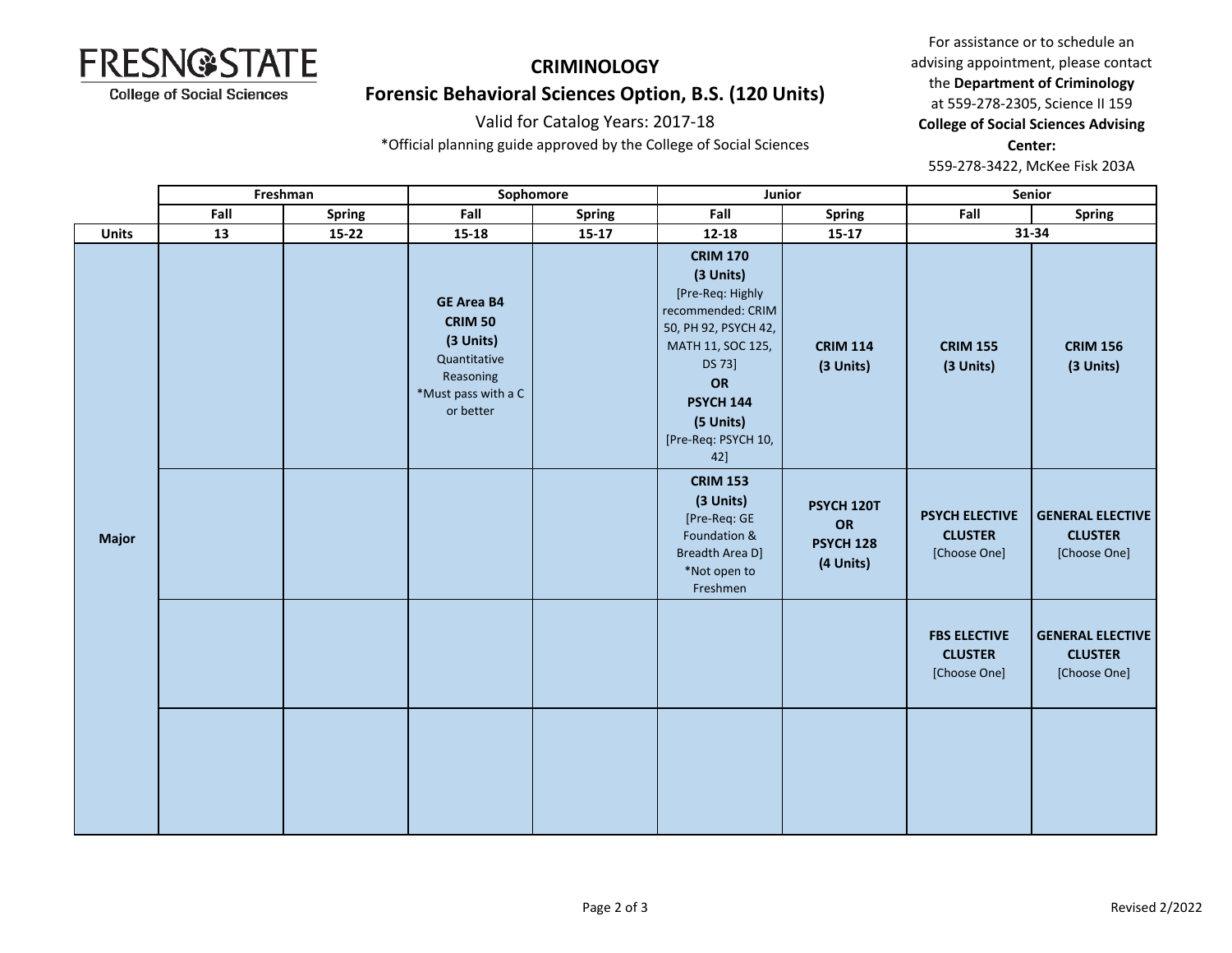

## **CRIMINOLOGY Forensic Behavioral Sciences Option, B.S. (120 Units)**

#### Valid for Catalog Years: 2017-18

\*Official planning guide approved by the College of Social Sciences

For assistance or to schedule an advising appointment, please contact the **Department of Criminology** at 559-278-2305, Science II 159 **College of Social Sciences Advising Center:**  559-278-3422, McKee Fisk 203A

|                  | Freshman |                 | Sophomore       |                 | Junior                                                                                                           |                 | Senior |                 |
|------------------|----------|-----------------|-----------------|-----------------|------------------------------------------------------------------------------------------------------------------|-----------------|--------|-----------------|
|                  | Fall     | <b>Spring</b>   | Fall            | <b>Spring</b>   | Fall                                                                                                             | <b>Spring</b>   | Fall   | <b>Spring</b>   |
| <b>Units</b>     | 13       | $15 - 22$       | 15-18           | $15 - 17$       | $12 - 18$                                                                                                        | $15 - 17$       |        | $31 - 34$       |
| <b>Electives</b> |          | <b>Elective</b> | <b>Elective</b> | <b>Elective</b> | UDWS (0-4 Units)<br>*Upper Division<br><b>Writing Exam</b><br>OR "W" Course (must<br>pass with a C or<br>hetter) | <b>Elective</b> |        | <b>Elective</b> |
|                  |          |                 | <b>Elective</b> |                 |                                                                                                                  |                 |        |                 |

#### **FOOTNOTES:**

**Prerequisites/Corequisites:** Other restrictions may apply. Please see your course catalog for detailed prerequisite/corequisite requirements.

Grade Requirements: A grade of C or better must be earned for each course used to satisfy the requirements for the major. No course taken for the criminology major can be graded on a CR/NC basis, except for courses with mandatory CR/NC grading.

Electives (22 units): Units in this area may be used toward a double major or minor. Students must earn a minimum of 120 units in total to graduate. The number of free elective units needed to reach 120 units will vary per student depending on choices made in regards to GE/UDWS requirements and/or other course selections.

**Upper Division Writing Skills requirement (UDWS):** All undergraduate students must demonstrate competency in writing skills by passing the Upper Division Writing Exam (UDWE) or by obtaining a C or better in an approved upper division writing course, identified by the letter "W." Please note, ANTH 116W or 105W can double count for GE and UDWS.

**Criminology Honors Program:** Students who wish to be considered for the program are advised NOT to take CRIM 100 or CRIM 170 prior to applying, as there are honors versions of these courses. For more information, please see http://www.fresnostate.edu/socialsciences/criminology/undergraduate/honors.html.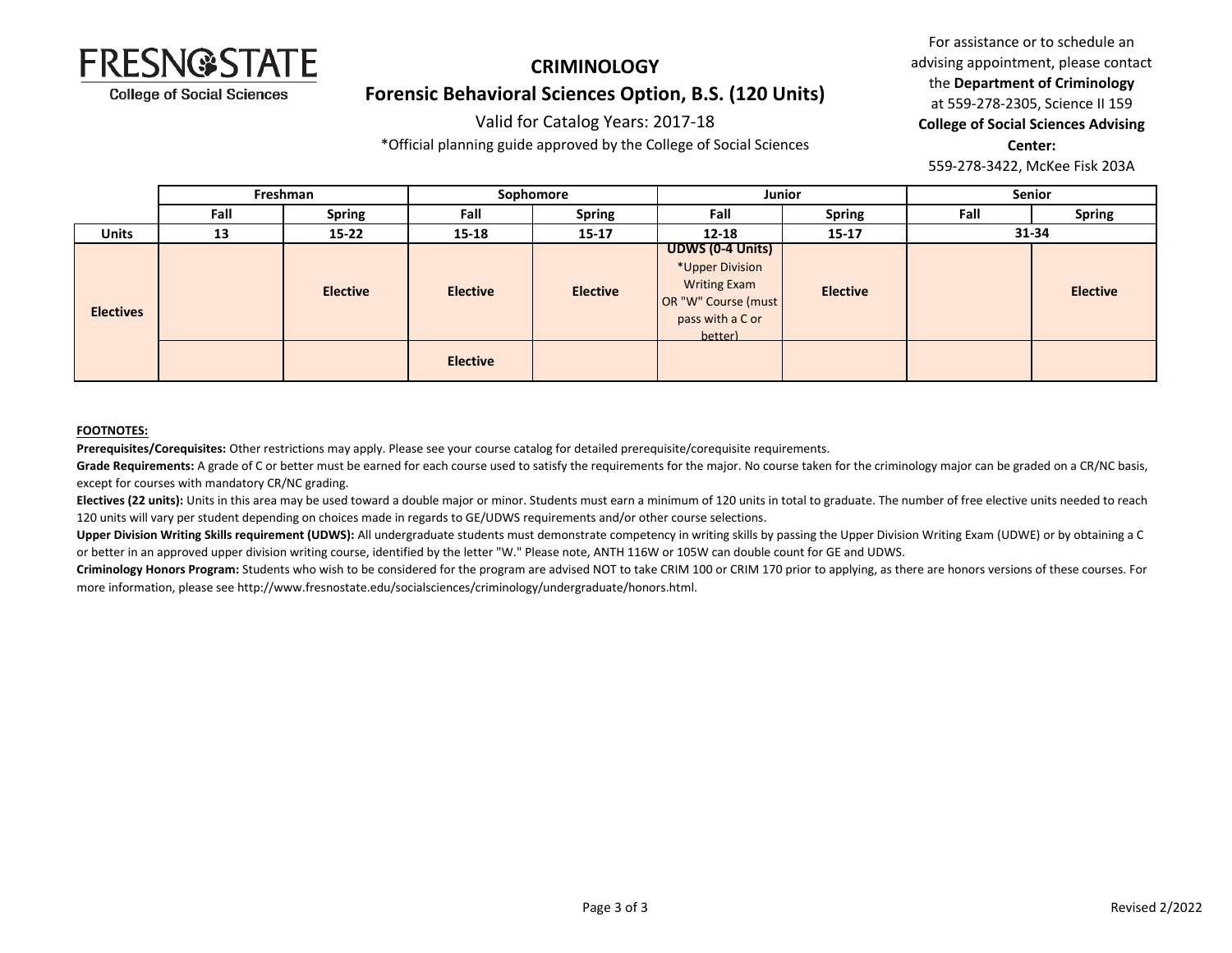

### **Forensic Behavioral Sciences Option, B.S. (120 Units)**

#### Valid for Catalog Years: 2012/2013 to 2016/2017

\*Official planning guide approved by the College of Social Sciences

For assistance or to schedule an advising appointment, please contact the **Department of Criminology** at 559-278-2305, Science II 159 **College of Social Sciences Advising Center:** 

559-278-3422, McKee Fisk 203A

|                                    | Freshman                                                                                                       |                                                   | Sophomore                                                    |                                                                                   | Junior                                                           |                                                                 | <b>Senior</b>                                                                 |                                                 |
|------------------------------------|----------------------------------------------------------------------------------------------------------------|---------------------------------------------------|--------------------------------------------------------------|-----------------------------------------------------------------------------------|------------------------------------------------------------------|-----------------------------------------------------------------|-------------------------------------------------------------------------------|-------------------------------------------------|
|                                    | Fall                                                                                                           | Spring                                            | Fall                                                         | <b>Spring</b>                                                                     | Fall                                                             | <b>Spring</b>                                                   | Fall                                                                          | <b>Spring</b>                                   |
| <b>Units</b>                       | 13                                                                                                             | $15 - 22$                                         | 15-18                                                        | $15 - 17$                                                                         | 12-18                                                            | $15 - 17$                                                       |                                                                               | 31-34                                           |
| <b>General</b><br><b>Education</b> | <b>A1 (3 Units)</b><br><b>Oral Communication</b><br>*Must pass with a C<br>or better                           | <b>B1 (3-4 Units)</b><br><b>Physical Sciences</b> | <b>C2 (3-4 Units)</b><br><b>Humanities</b>                   | C1/C2 (3-4 Units)<br><b>Arts or Humanities</b>                                    | IB (3 Units)<br><b>Physical Universe &amp;</b><br>Its Life Forms | <b>IC (3-4 Units)</b><br><b>Arts &amp; Humanities</b>           | <b>ID (3-4 Units)</b><br>Social, Political, &<br><b>Economic Institutions</b> | MI (3 Units)<br>Multicultural/Internat<br>ional |
|                                    | <b>A2 (3 Units)</b><br>Written<br>Communication<br>*Must pass with a C<br>or better                            | <b>B2 (3-4 Units)</b><br>Life Sciences            | <b>D3 (3 Units)</b><br><b>Social Science</b>                 | <b>D1 (3 Units)</b><br><b>American History</b>                                    |                                                                  |                                                                 |                                                                               |                                                 |
|                                    | <b>A3 (3 Units)</b><br><b>Critical Thinking</b><br>*Must pass with a C<br>or better                            | <b>B3 (0-3 Units)</b><br>Lab                      |                                                              | <b>D2 (3 Units)</b><br>American<br>Government                                     |                                                                  |                                                                 |                                                                               |                                                 |
|                                    |                                                                                                                | <b>C1 (3-4 Units)</b><br><b>Arts</b>              |                                                              | <b>E1 (3 Units)</b><br>Lifelong<br><b>Understanding &amp; Self</b><br>Development |                                                                  |                                                                 |                                                                               |                                                 |
| <b>Major</b>                       | <b>GE Area B4</b><br><b>CRIM 50 (3 Units)</b><br>Quantitative<br>Reasoning<br>*Must pass with a C<br>or better | CRIM 2 (3 Units)                                  | <b>CRIM 20 (3 Units)</b><br>[Pre-Req: CRIM 1<br>recommended] |                                                                                   | <b>CRIM 100 (3 Units)</b>                                        | <b>CRIM 113 (3 Units)</b><br>[Pre-Req: CRIM 2 (C<br>or better)] | <b>CRIM 154 (3 Units)</b><br>[Pre-Req: CRIM 2 (C<br>or better)]               | <b>CRIM 155 (3 Units)</b>                       |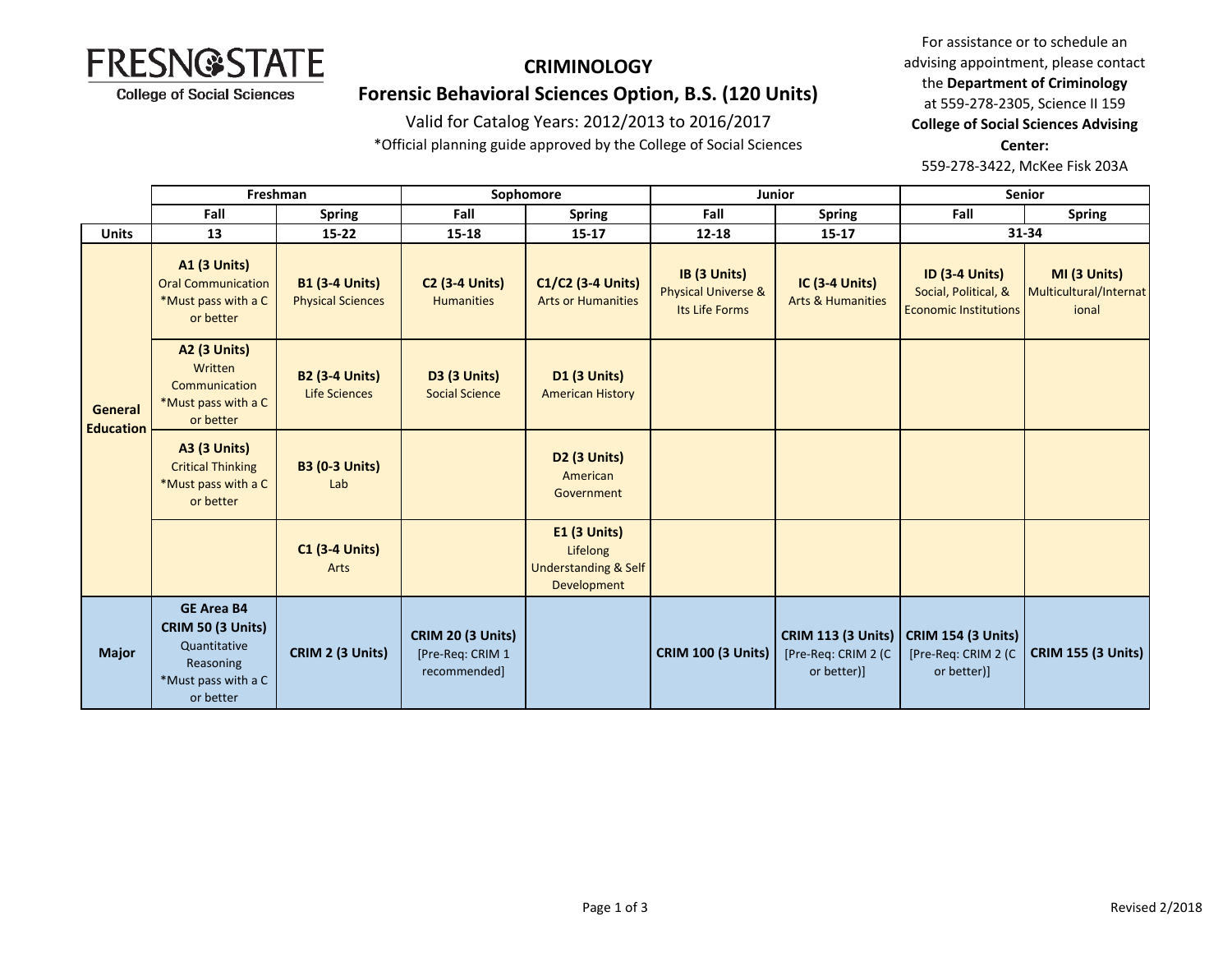

## **Forensic Behavioral Sciences Option, B.S. (120 Units)**

#### Valid for Catalog Years: 2012/2013 to 2016/2017

\*Official planning guide approved by the College of Social Sciences

For assistance or to schedule an advising appointment, please contact the **Department of Criminology** at 559-278-2305, Science II 159 **College of Social Sciences Advising Center:**  559-278-3422, McKee Fisk 203A

|                  | Freshman<br>Sophomore  |                 | Junior          |                 | <b>Senior</b>                                                                                                                                                                        |                                                 |                                                                                                                                                                                                       |                 |
|------------------|------------------------|-----------------|-----------------|-----------------|--------------------------------------------------------------------------------------------------------------------------------------------------------------------------------------|-------------------------------------------------|-------------------------------------------------------------------------------------------------------------------------------------------------------------------------------------------------------|-----------------|
|                  | Fall                   | <b>Spring</b>   | Fall            | <b>Spring</b>   | Fall                                                                                                                                                                                 | <b>Spring</b>                                   | Fall                                                                                                                                                                                                  | <b>Spring</b>   |
| <b>Units</b>     | 13                     | $15 - 22$       | 15-18           | $15 - 17$       | $12 - 18$                                                                                                                                                                            | $15 - 17$                                       | 31-34                                                                                                                                                                                                 |                 |
| <b>Major</b>     | <b>CRIM 1 (1 Unit)</b> |                 |                 |                 | <b>CRIM 170 (3 Units)</b><br>[Pre-Req: Highly<br>recommended: CRIM<br>50, PH 92, PSYCH 42,<br>MATH 11, SOC 125,<br>DS 73]<br>OR<br>PSYCH 144 (5 Units)<br>[Pre-Req: PSYCH 10,<br>42] | <b>CRIM 117 (3 Units)</b><br>or better)]        | [Pre-Req: CRIM 20 (C   PSYCH 126 (3 Units)                                                                                                                                                            |                 |
|                  |                        |                 |                 |                 | <b>CRIM 153 (3 Units)</b><br>[Pre-Req: GE<br>Foundation &<br>Breadth Area D]<br>*Not open to<br>Freshmen                                                                             | <b>CRIM 118 (3 Units)</b><br>[Pre-Req: CRIM 20] | <b>General Electives (3 Units)</b><br>CRIM 114, 120, 127, 131, 134, 141,<br>160T, 175; ANTH 138T; LING 149<br>*See course catalog for prerequisite<br>requirements                                    |                 |
|                  |                        |                 |                 |                 |                                                                                                                                                                                      |                                                 | <b>General Electives (3 Units)</b><br>CRIM 114, 120, 127, 131, 134, 141,<br>160T, 175; ANTH 138T; LING 149<br>*See course catalog for prerequisite<br>requirements                                    |                 |
|                  |                        |                 |                 |                 |                                                                                                                                                                                      |                                                 | <b>Psychology Electives (7-8 Units)</b><br>Select 7-8 units from the following:<br>PSYCH 128, 149, 156,<br>160T (Psychopathology); PSYCH 160T<br>*See course catalog for prerequisite<br>requirements |                 |
| <b>Electives</b> |                        | <b>Elective</b> | <b>Elective</b> | <b>Elective</b> | <b>UDWS (0-4 Units)</b><br>*Upper Division<br><b>Writing Exam</b><br>OR "W" Course (must<br>pass with a C or<br>better)                                                              | <b>Elective</b>                                 |                                                                                                                                                                                                       | <b>Elective</b> |